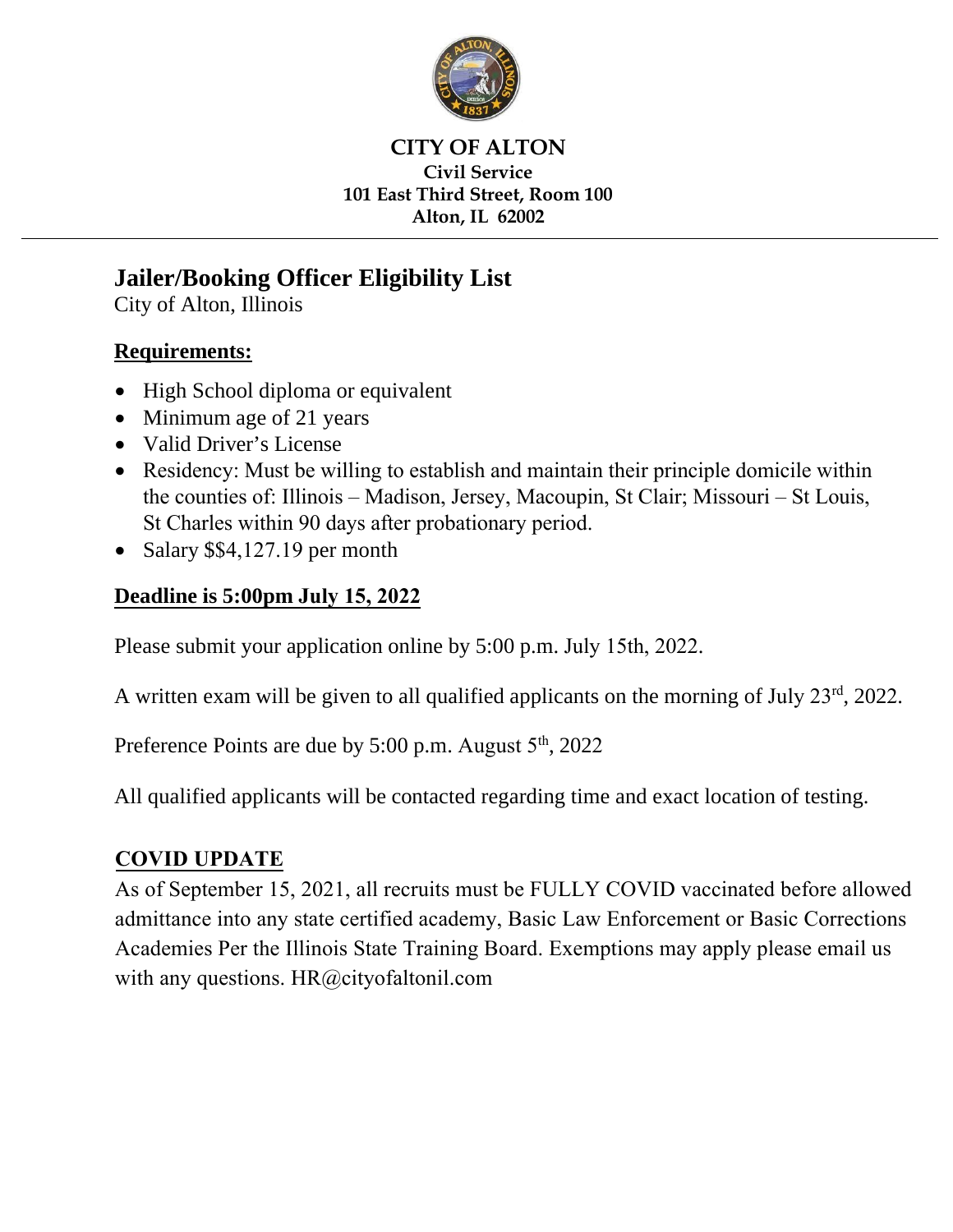#### To: Civil Service Commission

#### Re: Preference Points

In accordance with Civil Service Rules, "Persons who were engaged in the military or naval service of the United States for a period of at least one year and who were honorably discharged therefrom, or who are now or may hereafter be on inactive or reserve duty in such military or naval service (not including, however, in the case of offices, positions and places of employment in the police department, persons who were convicted by court-martial of disobedience of orders, where such disobedience consisted in the refusal to perform military service on the ground of religious or conscientious objections against war) shall be deemed to be Veterans and are preferred for appointments to civil offices, positions, and places of employment in the classified service of the City coming under the provisions of the Civil Service Division of the Municipal Code, provided they are found to possess the business capacity necessary for the proper discharge of the duties of such office, position, or place of employment as determined by examination. Such qualified persons shall be entitled to have five (5) points added to the final grade average which they receive or will receive as the result of any examination held for original entrance if that grade average is 70 or higher."

I am requesting that points be added to my recent written test score which places me on the Initial Eligibility List for the position of Jailer with the City of Alton.

PRINTED Name

SIGNATURE DATE

#### PROVIDE THE FOLLOWING DOCUMENTATION FOR POINTS AS LISTED:

Veteran's 5 points for a minimum of one year active service with honorable discharge. Provide DD214 Member 4 Copy

DEADLINE: This form and required document must be received no later than

#### 5pm, August 5th, 2022

\*Preference Points will only be added if the candidate receives a passing score of 70 or higher on the written test.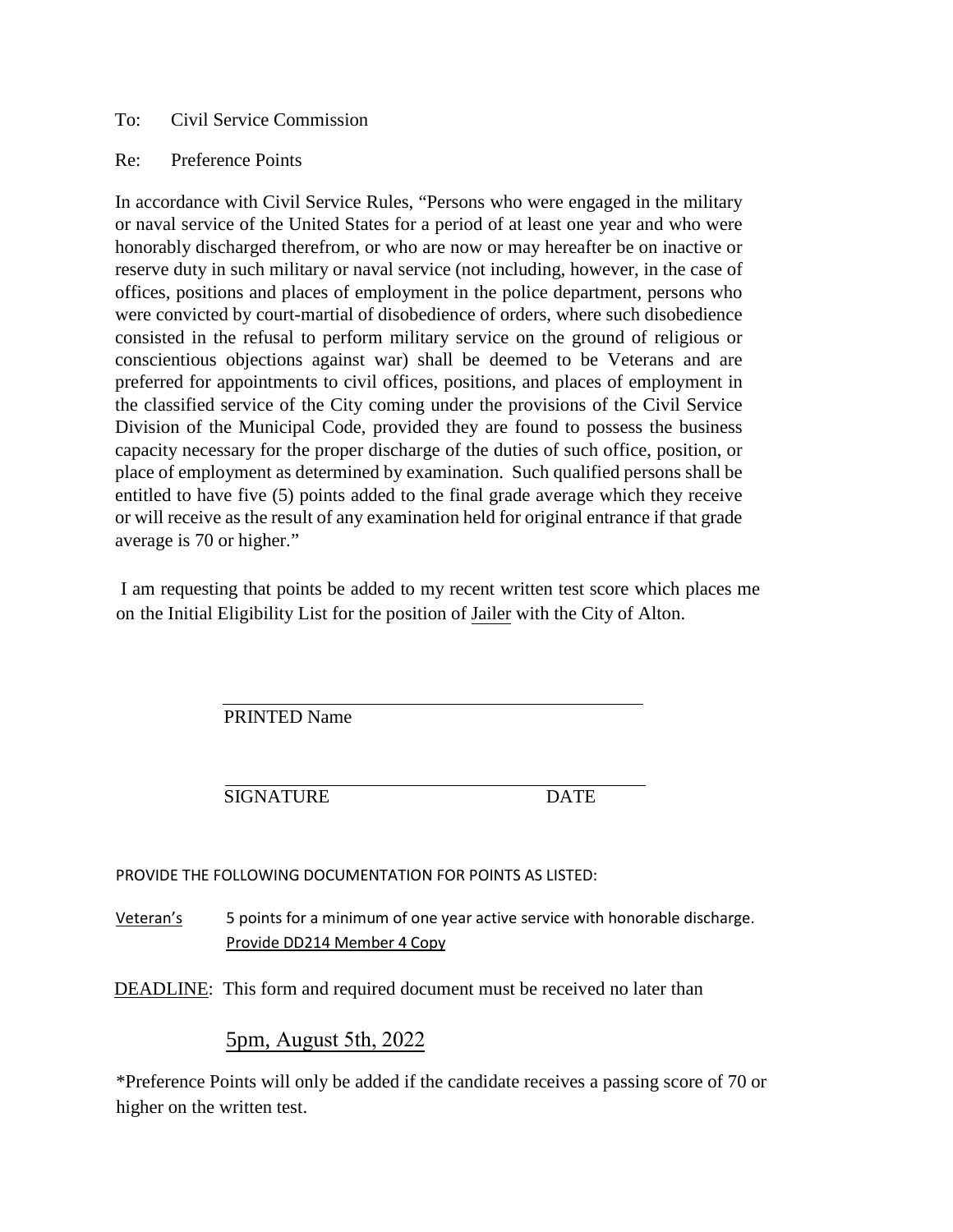

#### CIVIL SERVICE COMMISSION Alton, Illinois Job Description **Jailer/Booking Officer – Police Department**

### GENERAL STATEMENT OF DUTIES

The Jailer/Booking officer is responsible for day to day duties and functions within the jail. The Jailer/Booking officer is responsible for the proper completion of all required booking forms and procedures for detainees being brought into and released from the jail. His/her responsibilities will include functions pertaining to jail security, detainee care, and related functions as determined by the Chief of Police or their designee.

### EXAMPLES OF DUTIES AND RESPONSIBILITIES

- Intake and booking of detainees prior to incarceration, including the completion and maintenance of various reports/forms as deemed necessary by the Chief of Police or their designee.
- Verifying detainees' identification as well as physical and mental condition upon arrival and prior to incarceration.
- Physical search of all detainees upon arrival in the jail, prior to incarceration, including those being transported to another agency or facility.
- Confirmation that detainee's name has been run through computer system to check for any other outstanding charges, locally or elsewhere.
- Collection and storage of detainee property prior to incarceration.
- Photographing and fingerprinting (when applicable) detainees brought into the jail.
- Making cell assignments and maintaining applicable records.
- Issuing and maintaining bedding and other items as deemed necessary by the Chief of Police or their designee.
- Distributing, maintaining, and inventorying jail uniform clothing.
- Maintaining and updating applicable logs.
- Verifying detainee population count at the beginning of each shift.
- Physical check of detainees in the jail and documentation of the same at 30-minute intervals throughout the shift.
- Monitoring of detainees for suspicious or unusual behavior or activities.
- Escort and security of detainees while in custody, including to court appearance.
- Supervising of shower privileges.
- Supervising of detainee visitation.
- Regular security checks of all interior and exterior jail doors.
- Monitoring of the jail security systems, plumbing, ventilation, electronic systems, etc., to ensure proper operation.
- Monitoring and maintaining necessary quantity of supplies for adequate jail operations.
- Handles emergency or disaster situations involving detainees as they arise. (i.e. illness, injury, suicide watch, fires, attempted escapes, etc.).
- Transporting detainees to other facilities as needed.
- Upon the transfer of a detainee to another agency or institution, the jailer will assure that any necessary documentation is complete, signed, and copies accompany the detainee.